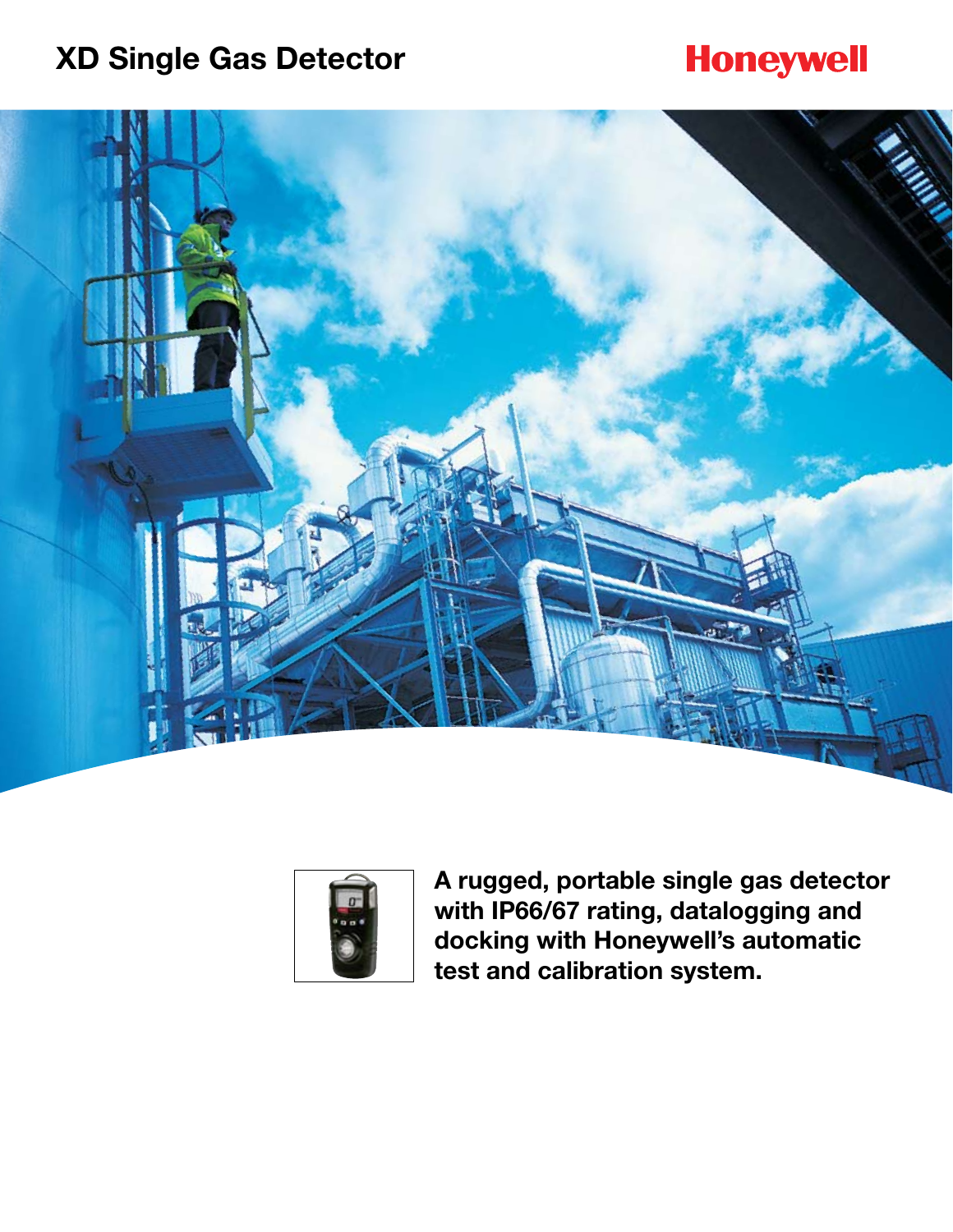## **XD Single Gas Detector**



## **Reliable, Practical and Economical**

- Available for toxic gases including  $H_2S$ , CO,  $O_2$ , SO<sub>2</sub>, PH<sub>3</sub>, CI<sub>2</sub>, NH<sub>3</sub> and HCN
- Easy-to-read LCD shows real-time gas concentration
- Small, lightweight design
- 2-year battery life with replaceable 3V camera battery
- Durable, trouble-free operation
- Low cost of ownership

## **Easy to Use**

- Plug-in, replaceable sensor
- Simple auto zero and calibration procedure
- Large, easy-to-read backlit display (auto and on-demand) is ideal for low-light conditions

## **Durable Housing**

- Water and dust-resistant
- Built-in concussion-proof boot

## **Versatile Design**

Heavy-duty, alligator-style belt-clip included

## **Excellent Performance**

- Peak value displayed on command (in ppm or %vol)
- Self checks for sensor, battery and circuitry integrity
- Low, High, TWA and STEL alarms with adjustable set-points
- Data-logging and multi-language support
- UL, cUL, ATEX, IECEx approvals

## **Demanding Alarms**

Audible, vibrating and visual alarms





Compact and affordable, the XD gas detectors are available for a wide variety of atmospheric hazards. The XD gas detector is IP66/67 rated and fully immersible, EMI / RFI resistant housing, built-in concussion-proof boot. An extra-loud audible alarm, flashing LED light bars, and internal vibrator alerts users to hazardous conditions. The large, easy-to-read display includes a built-in backlight that ensures readings can be viewed even in dim light conditions. An easy-to-change 3V camera battery provides up to two years of continuous operation.

The XD gas detector clearly warns of the gas hazard present—Low, High, TWA and STEL gas alarm. Recorded TWA, STEL and peak exposures can be displayed on demand.

XD gas detectors have datalogging and multi-language support, a built-in IR COM port for automatic data transfer to a computer or MicroDock II docking station module. No wires necessary!

The XD gas detector continues the proud Honeywell product tradition of cuttingedge features, trouble-free operation, durability, and a low cost of ownership.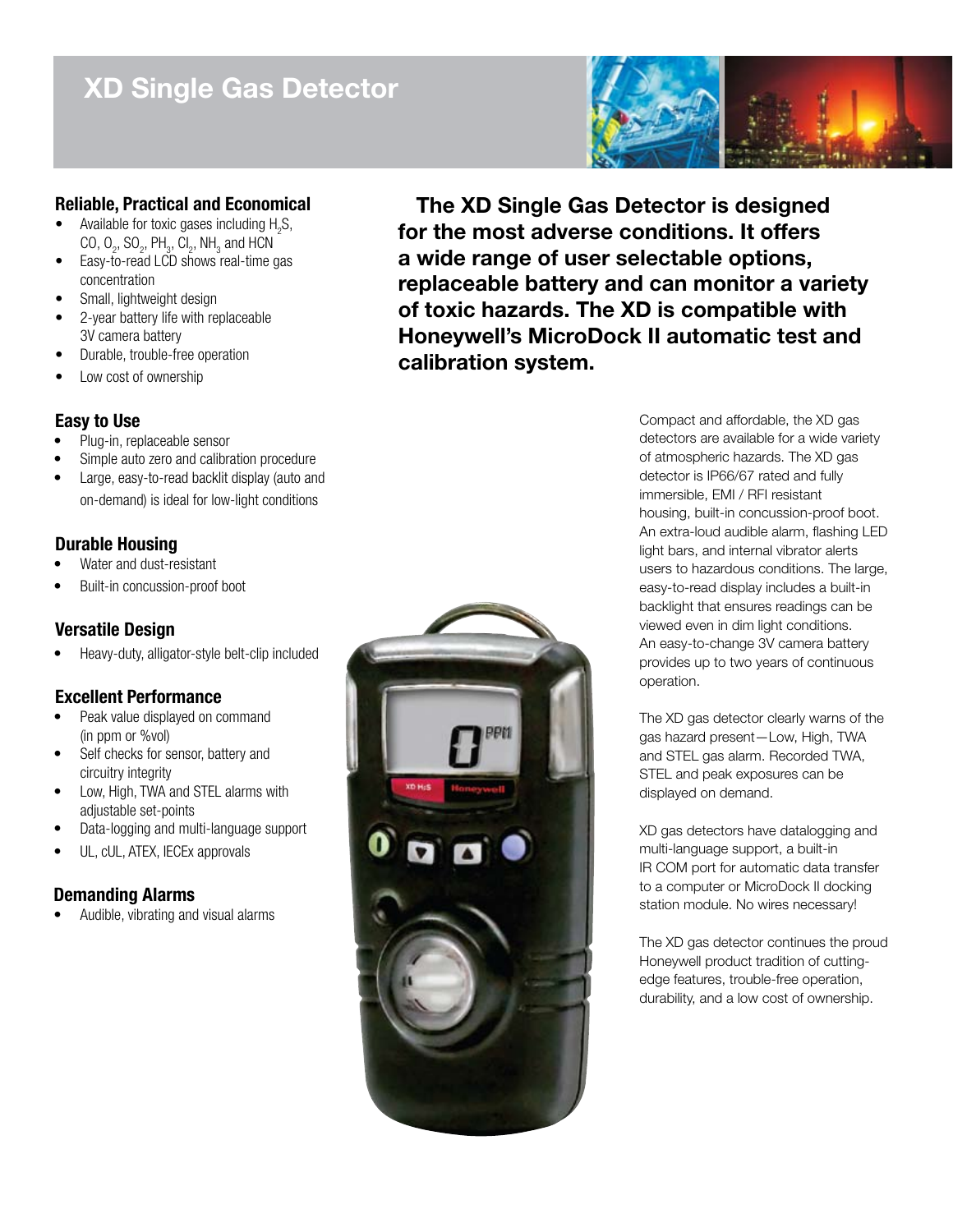# **General specifications**



| <b>XD Gas Detector</b><br>for:           | <b>Measuring</b><br>Range | Alarm Setpoints <sup>1</sup> (Factory defaults are<br>shown. Alarm levels are field-adjustable.) |                   |                  |                   | <b>Relative</b><br><b>Humidity</b><br>non- | <b>Operating</b><br><b>Temperature</b>  |
|------------------------------------------|---------------------------|--------------------------------------------------------------------------------------------------|-------------------|------------------|-------------------|--------------------------------------------|-----------------------------------------|
|                                          |                           | <b>TWA Alarm</b>                                                                                 | <b>STEL Alarm</b> | <b>Low Alarm</b> | <b>High Alarm</b> | condensing                                 |                                         |
| <b>Hydrogen Sulfide (H<sub>2</sub>S)</b> | $0-100$ ppm               | $10$ ppm                                                                                         | 15 ppm            | $10$ ppm         | 15 ppm            | 15-90                                      |                                         |
| Hydrogen Sulfide (H <sub>2</sub> S)      | $0-500$ ppm               | $10$ ppm                                                                                         | $15$ ppm          | $10$ ppm         | 15 ppm            | $15-90$                                    | $-40$ to $+122$ °F                      |
| Sulfur Dioxide (SO <sub>2</sub> )        | $0-100.0$ ppm             | $2.0$ ppm                                                                                        | $5.0$ ppm         | $2.0$ ppm        | $5.0$ ppm         | $15-90$                                    | $-40$ to $+50$ °C                       |
| <b>Hydrogen Cyanide (HCN)</b>            | $0-30.0$ ppm              | $4.7$ ppm                                                                                        | $10.0$ ppm        | $4.7$ ppm        | $10.0$ ppm        | $15-90$                                    |                                         |
| <b>Carbon Monoxide (CO)</b>              | $0-1000$ ppm              | 35 ppm                                                                                           | $200$ ppm         | 35 ppm           | $200$ ppm         | 15-90                                      | $-22$ to $+122$ °F<br>$-30$ to $+50$ °C |
| Ammonia (NH <sub>2</sub> )               | $0-400$ ppm               | 25 ppm                                                                                           | 35 ppm            | 25 ppm           | 50 ppm            | $15-90$                                    | $-4$ to $+104$ °F<br>$-20$ to $+40$ °C  |
| Chlorine (Cl <sub>2</sub> )              | $0-50.0$ ppm              | $0.5$ ppm                                                                                        | $1.0$ ppm         | $0.5$ ppm        | $1.0$ ppm         | 10-95                                      | $-4$ to $+122$ °F<br>$-20$ to $+50$ °C  |
| Phosphine (PH <sub>2</sub> )             | $0-5.0$ ppm               | $0.3$ ppm                                                                                        | $1.0$ ppm         | $0.3$ ppm        | $1.0$ ppm         | $15-90$                                    |                                         |
| Oxygen $(\%$ vol) $(0_2)$                | $0 - 30.0%$               | N/A                                                                                              | N/A               | 19.5%            | 22.5%             | $0 - 99$                                   |                                         |

| Use:                               | Portable single-gas monitor for the protection of personnel against gas hazards                                                                                                                                                                                                                                                                 |  |  |  |  |
|------------------------------------|-------------------------------------------------------------------------------------------------------------------------------------------------------------------------------------------------------------------------------------------------------------------------------------------------------------------------------------------------|--|--|--|--|
| <b>Available to detect:</b>        | $H_2S$ , CO, O <sub>2</sub> , SO <sub>2</sub> , Cl <sub>2</sub> , HCN, NH <sub>3</sub> and PH <sub>3</sub>                                                                                                                                                                                                                                      |  |  |  |  |
| Display:                           | Ultra-clear backlit, alphanumeric display advises: Gas ppm or % (continuously displays gas<br>concentration present); TWA and STEL ppm or % (records and displays on demand); Peak ppm or % (records<br>and displays peak (maximum) exposure to gas on demand) Set-points (displayed on activation (auto) and after<br>calibration in ppm or %) |  |  |  |  |
| Weight:                            | 2.9 oz. (82 grams)                                                                                                                                                                                                                                                                                                                              |  |  |  |  |
| <b>Dimensions:</b>                 | 1.1 x 2.0 x 3.75 in. (28 x 50 x 95 mm)                                                                                                                                                                                                                                                                                                          |  |  |  |  |
| Storage:                           | Up to 8 months of continuous data at 5 second intervals (based on a normal work week).<br>When full, wraparound memory feature replaces oldest data with most recent data.                                                                                                                                                                      |  |  |  |  |
| <b>Battery:</b>                    | 3V replaceable lithium (Energizer CR2 with 2-year typical battery life)                                                                                                                                                                                                                                                                         |  |  |  |  |
| <b>Audible Alarm/Indicators:</b>   | Two levels, high-output, pulsing 95 dB at 1 ft./0.3m; Periodic confidence beep every 5 seconds (field selectable<br>on/off)                                                                                                                                                                                                                     |  |  |  |  |
| <b>Vibrating Alarm:</b>            | Vibrates in sync with audible and visual alarms                                                                                                                                                                                                                                                                                                 |  |  |  |  |
| Visual Alarm:                      | 4 High-intensity red LEDs, plus alarm LCD readout                                                                                                                                                                                                                                                                                               |  |  |  |  |
| <b>IP Rating:</b>                  | IP 66/67                                                                                                                                                                                                                                                                                                                                        |  |  |  |  |
| <b>Sensor Type:</b>                | Electrochemical (replaceable)                                                                                                                                                                                                                                                                                                                   |  |  |  |  |
| <b>Calibration:</b>                | Automatic (stand alone or with MicroDock II)                                                                                                                                                                                                                                                                                                    |  |  |  |  |
| <b>Event Logging:</b>              | Records and transmits up to 10 gas alarm events. Event information: gas type, peak exposure<br>level (ppm or %vol); alarm duration in minutes and seconds; time elapsed since the alarm occurred in days,<br>hours and minutes. Transmission method: via infrared port to USB PC adapter.                                                       |  |  |  |  |
| <b>EMI/RFI</b>                     | Complies with EMC Directive 89/336/EEC                                                                                                                                                                                                                                                                                                          |  |  |  |  |
| <b>Intrinsic Safety Approvals:</b> | UL, cUL; ATEX, IECEX                                                                                                                                                                                                                                                                                                                            |  |  |  |  |
| <b>Warranty:</b>                   | 2 years including sensor except NH3 (one year)                                                                                                                                                                                                                                                                                                  |  |  |  |  |

Now available in color coded bubble labels: